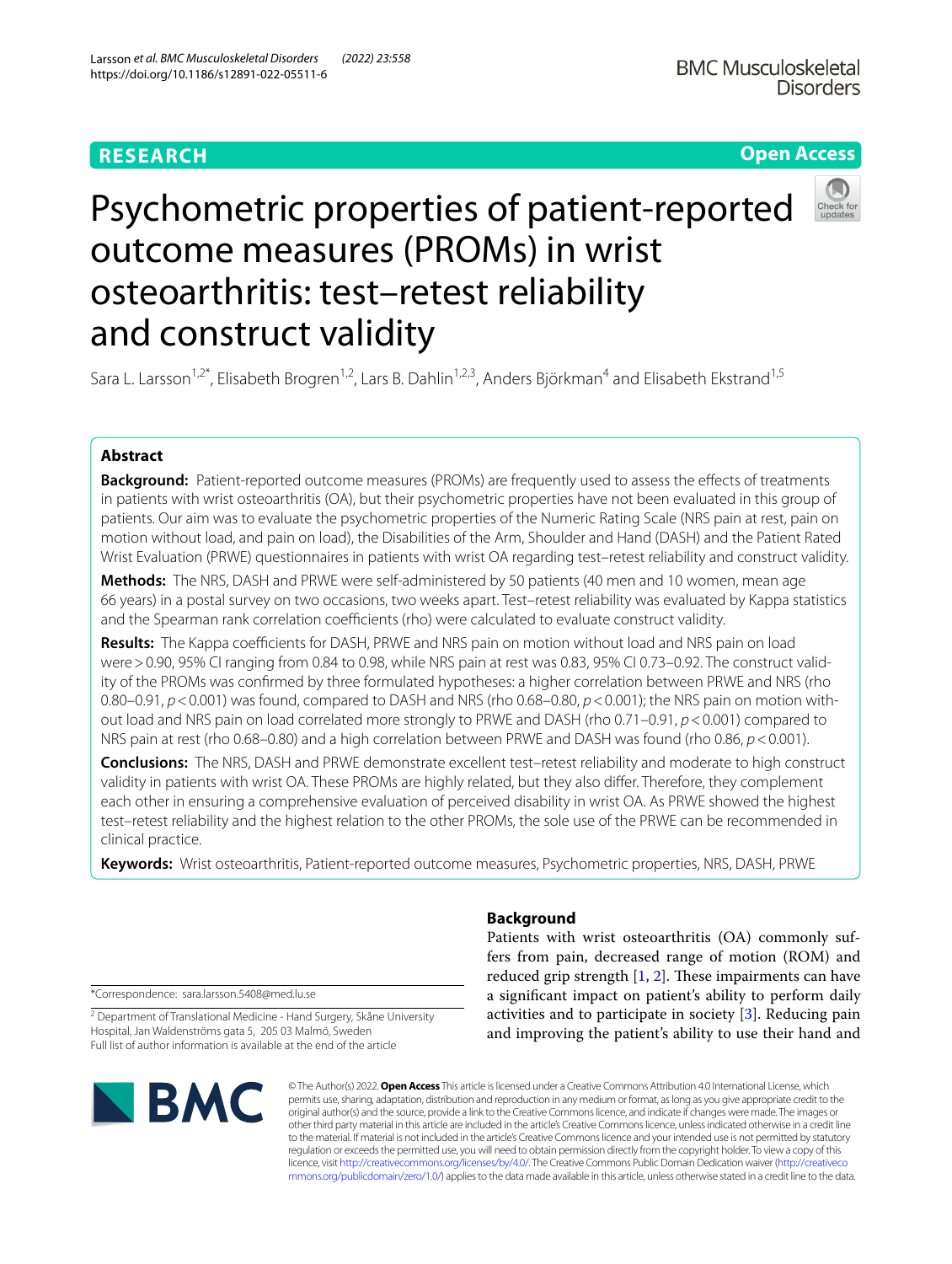wrist in daily activities are a prime focus in non-surgical and surgical treatment strategies for patients with wrist OA [[1,](#page-5-0) [2](#page-5-1), [4\]](#page-5-3).

Indications for interventions in patients with wrist OA are often the patient's self- perceived symptoms and dis-abilities [\[3](#page-5-2)]. Therefore, patient-reported outcome measures (PROMs) are important to include when assessing the efects of diferent treatments for wrist OA because they provide a more complete picture of the disability from the patient's perspective [[5,](#page-5-4) [6](#page-5-5)].

In wrist and hand OA, commonly used PROMs are pain rating scales, such as the Visual analogue Scale (VAS) and the Numerical Rating Scale (NRS)  $[7-10]$  $[7-10]$  $[7-10]$  for measuring pain intensity, the Disabilities of the Arm, Shoulder and Hand (DASH) questionnaire [[8,](#page-5-8) [11](#page-5-9)[–13](#page-5-10)], and the Patient-Rated Wrist Evaluation (PRWE) questionnaire  $[14, 15]$  $[14, 15]$  $[14, 15]$ . The DASH measures self-reported upper extremity physical function and symptoms taking the whole upper extremity into account, irrespective of which hand or if both hands are used and is the most commonly used PROM in clinical trials for patients with wrist OA  $[8]$  $[8]$ . The PRWE is a wrist specific PROM originally developed for the assessment of perceived disability after a distal radius fracture. Content validity of PRWE has previously been evaluated in the context of hand and wrist arthritis (27% with OA, 67% with rheumatoid arthritis and 6% with psoriatic arthritis) [[16\]](#page-6-2), but apart from this, none of these PROMs have been evaluated regarding their psychometric properties in the context of wrist OA.

As the psychometric properties of a measure are closely linked to the population it is intended for, there is a need to investigate the psychometric properties for these PROMs in patients with wrist OA  $[17, 18]$  $[17, 18]$  $[17, 18]$  $[17, 18]$  $[17, 18]$ . The aim of our study was to assess and compare the psychometric properties of the NRS, DASH, and PRWE in a group of patients with wrist OA regarding test–retest reliability and construct validity.

# **Material and methods**

### **Participants**

Data were collected from January 2020 to December 2021. Inclusion criteria were 1) radiographically confirmed wrist OA and 2) age  $\geq$  18. Exclusion criteria were 1) the presence of other diseases or disorders that could afect arm and hand function, 2) previous surgery to the wrist, and 3) inability to understand and follow test instructions due to communicative, mental, or cognitive impairments.

Via the hospital's administrative patient system, 66 patients (54 men and 12 women) seeking medical care for wrist OA at the Department of Hand Surgery, Skåne University Hospital Malmö, Sweden between the years 2016 to 2021 were identifed by reviewing the patients' medical records. Thirteen patients did not respond and three declined to participate, leaving 50 patients that were included in the study.

Prior to inclusion, information about the purpose of the study was provided, and all participants gave their written consent to participate. The principles of the Declaration of Helsinki were followed. The study was approved by the Swedish Ethical Review Authority, Dnr 2019–02,437. The COnsensus-based Standards for the selection of health Measurement INstruments (COS-MIN) checklist, guidelines for methodological quality in psychometric studies, was followed [\[19](#page-6-5)].

# **Outcome measures**

The NRS  $[20-22]$  $[20-22]$  $[20-22]$  is a numeric 11-point pain rating box scale with numerical descriptors on the box, ranging from 0 representing one pain extreme (no pain) to 10 representing the other pain extreme (worst pain imaginable). Patients select a value that is most in line with the intensity of pain they have perceived in the afected wrist over the last week. Three measures of pain are rated in this study: 1) pain at rest, 2) pain on motion without load, and 3) pain on load  $[23]$  $[23]$ . The NRS have been found to be valid and reliable in diferent acute and chronic pain conditions and in healthy populations [\[20](#page-6-6), [22](#page-6-7)].

The main part of the DASH is a 30-item disability/ symptom scale concerning the patient's health status during the preceding week  $[11, 12]$  $[11, 12]$  $[11, 12]$  $[11, 12]$ . The items ask about the degree of difficulty in performing different physical activities because of arm, shoulder, or hand problems (21 items), the severity of each of the symptoms of pain, activity-related pain, tingling, weakness and stifness (5 items), as well as the problem's impact on social activities, work, sleep, and self-image (4 items). Each item has five response options. The scores for all items are then used to calculate a scale score ranging from 0 (no disability) to 100 (most severe disability). The score for the disability/symptom scale is called the DASH score. The DASH is one of the most important PROMs for measuring upper extremity disability, and its psychometric properties have been evaluated in a range of conditions involving the upper extremity [[24](#page-6-9), [25\]](#page-6-10). In this study, the validated Swedish version of DASH was used [[13\]](#page-5-10).

The PRWE  $[14]$  $[14]$  includes 15 questions, divided into two subscales assessing pain (5 items) and function (10 items, 6 concerning specifc tasks and 4 the ability to perform daily activities) over the past week. The questions are scored on a 10-point ordered categorical scale, ranging from no pain or no difficulty (0 points), to worst pain or unable to do (10 points). The total score of the subscales pain (sum of 5 items) and function (sum of 10 items divided by 2) ranges from  $0$  to 50. The maximum total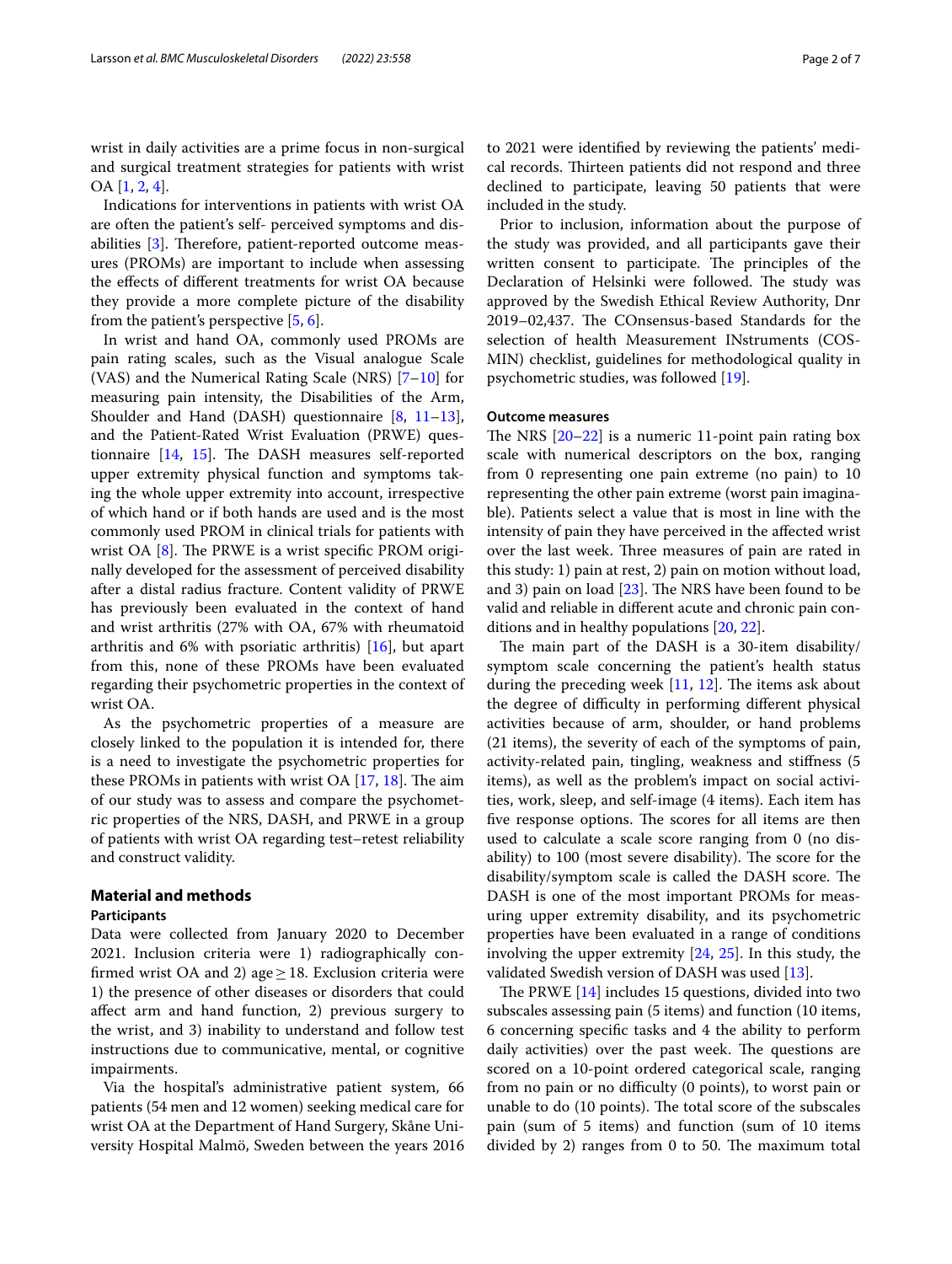score of PRWE is 100 and represents the worst disability, whereas 0 represents no disability. The PRWE has mainly been found to be valid and reliable in patients with distal radius fractures, but also in a variety of other hand and wrist-related injuries and disorders [\[7](#page-5-6)]. In the current study, the validated Swedish version of PRWE by Wilcke et al. was used [[26](#page-6-11)].

The quality of a PROM depends on its psychometric properties, such as reliability and validity  $[18]$  $[18]$ . Reliability implies that the measure produces similar results under consistent conditions. We evaluated this in a test–retest situation, i.e. the outcome measures should ideally produce similar results from one test occasion to the next, thus indicating that the measurements are stable over time [[17](#page-6-3)]. Validity refers to the degree of which a test measures what it is intended to measure, and can be evaluated as construct validity, where outcomes of the same construct should be related to each other [[18\]](#page-6-4). As no ´gold standard´ exists for PROMs, the commonly used way to investigate construct validity is to test hypotheses about expected relationships with other outcome measures of good quality [[27](#page-6-12)]. To assess construct validity, we have chosen three reliable and valid PROMs frequently used to evaluate the efect of treatment on patients with wrist OA. We formulated the following hypotheses: 1) PRWE should correlate more strongly to NRS compared to DASH and NRS because PRWE includes the subscale pain and both NRS and PRWE are wrist specifc; 2) NRS pain on motion without load and NRS pain on load should correlate more strongly to PRWE and DASH compared to NRS pain at rest as both PRWE and DASH mainly contain activity based questions; and 3) PRWE and DASH should have a moderate to high correlation since they measure the same construct, i.e. upper extremity disability. However, since these questionnaires difer slightly, with DASH being more generic than PRWE, we did not expect a very high correlation  $(>0.90)$ .

#### **Procedures**

Information about the study with an informed consent form was sent to the participants by surface mail together with the PROMs (NRS, DASH and PRWE) for test occasion 1 (T1). The participants noted the date when the questionnaires were responded and returned them in a prepaid envelope. When the researcher had received the responses of the T1 questionnaires, the same questionnaires for test occasion 2 (T2) were sent to the participants. If a participant failed to send T2 within two weeks, he/she was reminded by telephone or a second surface mail. The time interval of the responses between T1 and T2 became approximately two weeks, with some outliers taking longer time, which is standard in test–retest studies [\[18,](#page-6-4) [28](#page-6-13)].

Background data – such as gender, age, afected side and handedness – were obtained from the medical records. All patients included in the study had wrist radiographs and/or computer tomography taken prior to referral to our clinic. The radiographs were evaluated by an experienced hand surgeon (EB), and the type of wrist OA (scapholunate advanced collapse; SLAC, scaphoid non-union advanced collapse; SNAC, idiopathic wrist OA or Mb Kienböck) was recorded (see Table [1](#page-2-0)). If the participants had bilateral wrist OA, the wrist that the participant reported as the most afected was included in the wrist specifc assessments.

#### **Statistical analysis**

Descriptive statistics – such as means, standard deviations (SD), frequencies, median (range) – were calculated as appropriate.

The test–retest reliability of NRS (pain at rest, pain on motion without load, and pain on load), DASH and PRWE (total score and subscales pain and function) were evaluated by Kappa statistics (the proportion of agreement observed beyond the agreement expected by chance) using quadratic weights  $[28-30]$  $[28-30]$ . The strength of the Kappa coefficient can be interpreted as follows:  $< 0.40$ poor, 0.40 to 0.75 fair to good, and  $> 0.75$  excellent [[31\]](#page-6-15).

The Spearman rank correlation coefficients (rho) were calculated to evaluate construct validity. The PRWE and DASH were correlated to NRS, and the correlation between PRWE and DASH was also calculated. Data from the frst test occasion were used in the construct validity analyses. The strength of the correlations was interpreted as follows: rho<0.5 low, 0.5 to<0.7 moderate,  $> 0.7$  high  $[32]$  $[32]$ .

Data were analyzed with the IBM SPSS Statistics version 27 (IBM Corporation, Armonk, New York, United

<span id="page-2-0"></span>**Table 1** Characteristics of 50 participants with wrist osteoarthritis (OA)

| <b>Characteristics</b>                 |                   |
|----------------------------------------|-------------------|
| Age, mean (SD; min-max)                | 66 (9:41-79)      |
| Male sex. n (%)                        | 40 (80)           |
| Affected wrist, dominant, n (%)        | 33 (66)           |
| Type of $OA$ , n $(\%)$                |                   |
| SLAC.                                  | 38 (76)           |
| <b>SNAC</b>                            | 6(12)             |
| Idiopathic OA                          | 5(10)             |
| Mb Kienböck                            | 1(2)              |
| Days between T1-T2, mean (SD; min-max) | 16.7 (17.4: 4–86) |

*SLAC* Scaphoid Lunate Advanced Collapse, *SNAC* Scaphoid Non-union Advanced Collapse, *T1* Test occasion 1, *T2* Test occasion 2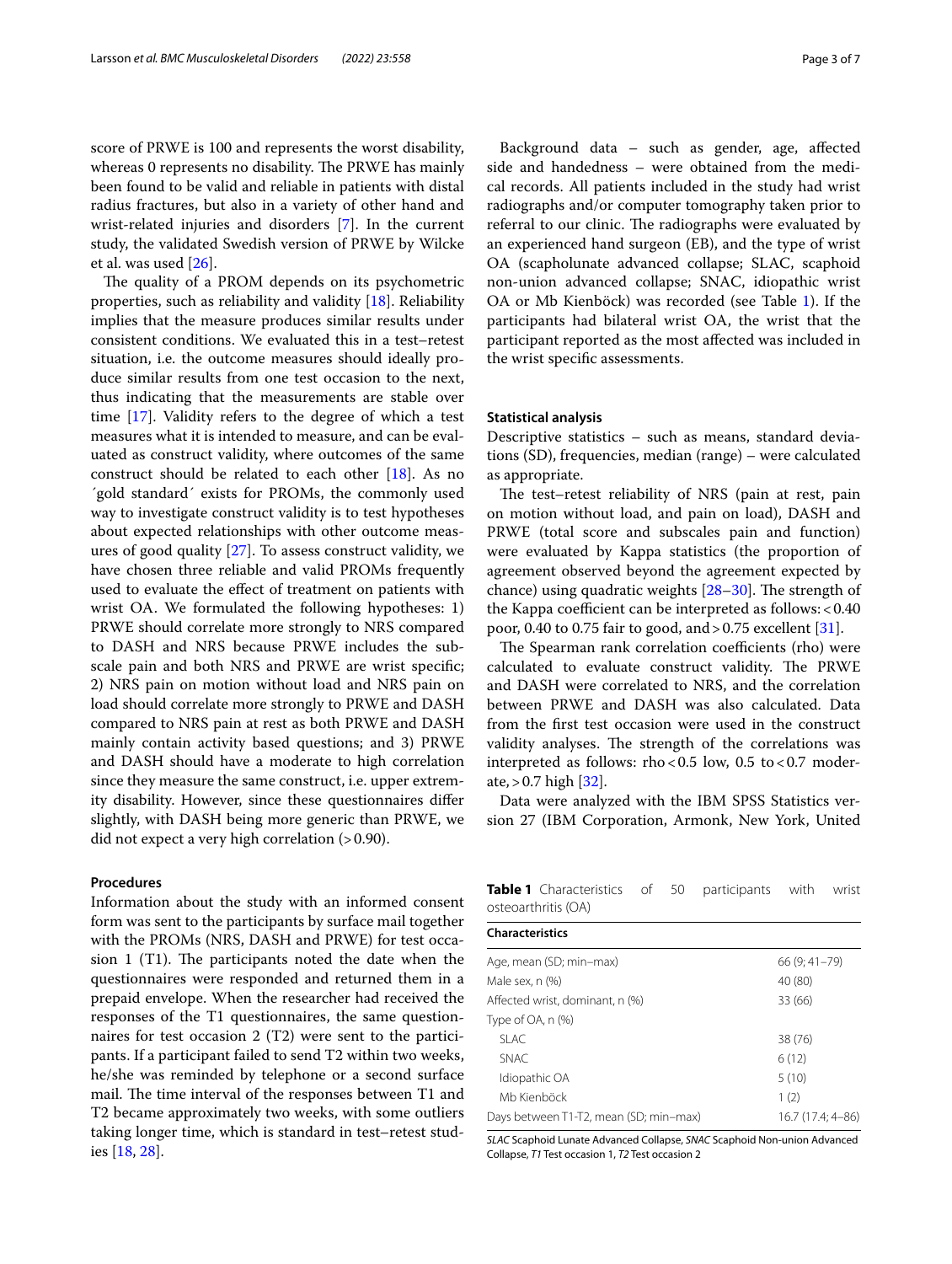States). *P*-values < 0.05 were considered statistically signifcant.

#### **Results**

The clinical characteristics of the 50 participants are pre-sented in Table [1](#page-2-0). Their mean age was 66 years (SD 9) and the dominant hand was the most commonly afected. A majority of the participants were diagnosed with a SLAC wrist. The mean interval between the responses was 16.7 days (SD 17).

The Kappa coefficients for DASH, PRWE (total score and the subscales pain and function) and NRS pain on motion without load and NRS pain on load were>0.90, 95% CI ranging from 0.84 to 0.98, while NRS pain at rest was 0.83, 95% CI 0.73–0.92 (Table [2](#page-3-0)).

The highest correlations were found between PRWE (total score and subscales) and NRS pain on motion without load (rho  $0.89-0.91$ ,  $p < 0.001$ ), and between PRWE total score and DASH (rho 0.86,  $p < 0.001$ ). The PRWE subscale pain correlated higher (rho 0.84,  $p < 0.001$ ) than the other measures to NRS pain at rest. Somewhat lower correlations were seen between DASH and NRS (rho 0.68–0.80, *p*<0.001) (Table [3](#page-3-1)).

# **Discussion**

This study has evaluated test–retest reliability and construct validity for the NRS, DASH, and PRWE on patients with wrist OA. Our results showed excellent test–retest reliability for these PROMs when applied to this specifc group of patients. High correlations were seen between PRWE, NRS and DASH, whilst moderate to high correlations were seen between DASH and NRS.

The NRS, DASH and PRWE are rated in ordinal scales, therefore, retest reliability was analysed with Kappa statistics as recommended [\[27](#page-6-12)]. In a systematic review by Shafiee et al.  $[7]$  $[7]$ , the intraclass correlation coefficient (ICC) was included when evaluating test–retest reliability, which should actually be used when evaluating agreement for parametric data  $[33]$  $[33]$ . Thus, the retest reliability results of the current study are not fully comparable even though a quadratic kappa gives about the same result as an ICC [\[34](#page-6-18)].

Excellent agreement according to the kappa-coefficient was found for the NRS (0.83–0.92). Earlier studies have mainly used a visual analogue scale (VAS) score evaluating general pain intensity for the wrist, but also with excellent test–retest agreement (ICC 0.84) [\[7](#page-5-6), [35](#page-6-19)]. Although high test–retest agreement of NRS has been

<span id="page-3-0"></span>**Table 2** Test–retest reliability of the NRS, DASH and PRWE in 50 patients with wrist osteoarthritis (OA)

| <b>PROMs</b>                | T1, median (IQR)   | T2, median (IQR)   | Kappa coefficient (CI 95%) |  |  |
|-----------------------------|--------------------|--------------------|----------------------------|--|--|
| <b>NRS</b>                  |                    |                    |                            |  |  |
| Pain at rest                | $3(1-5)$           | $3(1-6)$           | $0.83(0.73 - 0.92)$        |  |  |
| Pain on motion without load | $6(3-8)$           | $6(3-8)$           | $0.91(0.86 - 0.95)$        |  |  |
| Pain on load                | $8(5-9)$           | $7(5-9)$           | $0.92(0.87 - 0.96)$        |  |  |
| <b>DASH</b>                 | 37.1 (21.5–55.4)   | 38.4 (22.9–54.6)   | $0.91(0.84 - 0.98)$        |  |  |
| PRWF                        |                    |                    |                            |  |  |
| Subscale Pain               | 30.5 (22.5 - 38.0) | 31.5 (23.0-38.3)   | $0.93(0.90 - 0.97)$        |  |  |
| Subscale Function           | 26.8 (13.4 - 34.7) | 24.5 (14.7–36.0)   | $0.93(0.88 - 0.98)$        |  |  |
| Total score                 | 56.0 (31.5 - 69.5) | 53.5 (35.4 - 75.4) | $0.94(0.91 - 0.98)$        |  |  |

*T1* Test occasion 1, *T2* Test occasion 2, *IQR* Interquartile range, *CI* Confdence interval, *NRS* Numeric Rating Scale (score range 0–10), *DASH* Disabilities of the Arm, Shoulder and Hand (score range 0–100), *PRWE* Patient-Rated Wrist Evaluation (subscale pain score range 0–50, subscale function score range 0–50, total score range 0–100)

<span id="page-3-1"></span>

|  |  |  |  |  |  | <b>Table 3</b> Spearman rank correlations (rho) between NRS, DASH and PRWE in 50 patients with wrist osteoarthritis (OA) |
|--|--|--|--|--|--|--------------------------------------------------------------------------------------------------------------------------|
|--|--|--|--|--|--|--------------------------------------------------------------------------------------------------------------------------|

| <b>PROMs</b>                       | <b>PRWE total</b> |         | <b>PRWE pain</b> |         | <b>PRWE function</b> |         | <b>DASH</b> |         |
|------------------------------------|-------------------|---------|------------------|---------|----------------------|---------|-------------|---------|
|                                    | Rho               | P-value | Rho              | P-value | Rho                  | P-value | Rho         | P-value |
| NRS pain at rest                   | 0.80              | < 0.001 | 0.84             | < 0.001 | 0.74                 | < 0.001 | 0.68        | < 0.001 |
| NRS pain on motion<br>without load | 0.91              | < 0.001 | 0.89             | < 0.001 | 0.89                 | < 0.001 | 0.80        | < 0.001 |
| NRS pain on load                   | 0.86              | < 0.001 | 0.79             | < 0.001 | 0.80                 | < 0.001 | 0.71        | < 0.001 |
| <b>DASH</b>                        | 0.86              | < 0.001 | 0.83             | < 0.001 | 0.84                 | < 0.001 | $\sim$      |         |

*NRS* Numeric Rating Scale (score range 0–10), *DASH* Disabilities of the Arm, Shoulder and Hand (score range 0–100), *PRWE* Patient-Rated Wrist Evaluation (total score range 0–100)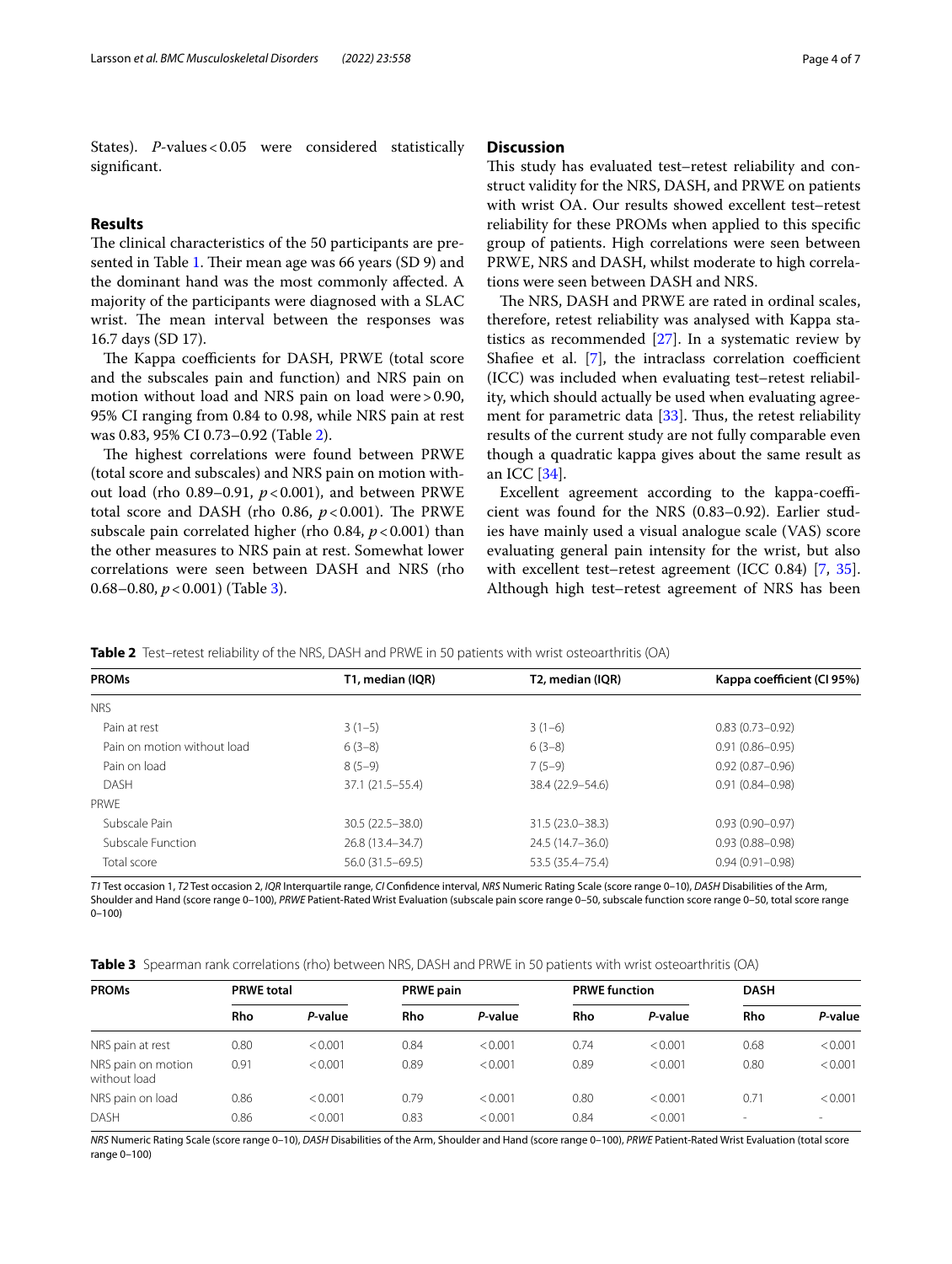reported [[36\]](#page-6-20), it is not as thoroughly investigated as VAS [\[22\]](#page-6-7). A high correlation between VAS and NRS has been established, and NRS is recommended to use when assessing pain intensity on the basis of higher compliance rates, better responsiveness, ease of use, and good applicability relative to VAS [[20\]](#page-6-6). Our study showed that NRS pain at rest had somewhat lower Kappa coefficient (0.83) compared to NRS pain on motion without load and NRS pain on load (0.91–0.92). Osteoarthritic pain is complex and variable with "good days and bad days" mainly occurring on use, movement, weight-bearing and later in the day [\[3](#page-5-2), [37](#page-6-21)]. All these factors probably afect pain at rest, thereby resulting in more pain variations.

An excellent kappa coefficient was found for DASH in our study  $(0.91)$ . This is in line with previous studies  $[13, 13]$  $[13, 13]$ [38–](#page-6-22)[42](#page-6-23)] that have shown excellent test–retest agreement for DASH with ICC>0.90 in patients with various upper extremity disorders. The PRWE also showed excellent agreement for the total score and the subscales (Kappa  $coefficients$   $0.93-0.94$ ). This is in accordance with a previous systematic review evaluating test–retest reliability for PRWE in 24 studies of various types of wrist and hand injuries [[7\]](#page-5-6) that reported ICCs of 0.91–0.93 [\[7](#page-5-6)]. Taken together, the NRS, DASH and PRWE can be considered reliable PROMs in wrist OA; thus, they produce similar results under consistent conditions.

When construct validity was evaluated, the formulated hypotheses were confirmed. The PRWE correlated higher with the NRS pain scale compared to DASH. Since PRWE contains a very detailed section with fve specifc pain questions compared to DASH, which only contains two general pain questions, this was a rather expected result. Previous studies, including patients with various shoulder-, hand/wrist disorders as well as RA patients with upper extremity disabilities, have mainly found moderate to high correlations between DASH and VAS (rho 0.60– 0.72) [[38,](#page-6-22) [39](#page-6-24), [41](#page-6-25), [42\]](#page-6-23). However, one study, including various arm, shoulder and hand problems, [\[40](#page-6-26)] demonstrated low to moderate correlations between DASH and VAS pain at rest (rho 0.44) and VAS pain during activity (rho 0.56). Possible explanations for this low correlation could be that the recruited subjects had heterogeneous diagnoses with variable degrees of pain intensity. In accordance with the present study, Beaton et al. [[38\]](#page-6-22) found a high correlation  $(>0.70)$  between DASH and VAS in patients with various shoulder- and hand/wrist disorders. Moderate to high correlations have also been found between PRWE and VAS (rho 0.50–0.74) [[43](#page-6-27)[–46](#page-6-28)]. When PRWE and DASH were correlated to NRS, the highest correlations were found for NRS pain on motion without load. This can be explained by the fact that most questions in both PRWE and DASH concern the disability on activities of daily living.

High correlations were found between DASH and PRWE (rho 0.86), which is comparable to previous studies that have found moderate to high correlations between DASH and PRWE (rho 0.61–0.94) [[7\]](#page-5-6). Our results are expected since DASH and PRWE to a large extent resemble each other in rating the same construct, i.e., upper extremity disability, predominantly in activities. However, even if they are highly correlated, they also difer slightly probably as DASH is a generic upper limb instrument, whereas PRWE is wrist specifc.

The application of self-reported outcome measures allows healthcare professionals to assess the course of treatment; furthermore, it facilitates comparison between groups in clinical trials [[8\]](#page-5-8). To include diferent types of PROMs – such as symptom specifc, wrist specifc and more generic questionnaires – provides the opportunity to evaluate separate symptoms and overall self-reported upper extremity disability. This strengthens the concept that NRS, DASH and PRWE complement each other when evaluating patients with wrist OA, especially in a research setting. However, in clinical practice, barriers exists in incorporating PROMs to measure outcomes into the clinical routine because such measurements are time-consuming; thus, they can decrease productivity [[47](#page-6-29)]. As we found a high correlation between PRWE and both DASH and NRS, all three PROMs may not be necessary for the assessment of wrist OA. The PRWE has been shown to be easier for patients to complete, quicker to administer and easier to score than DASH [\[47](#page-6-29)]. Consequently, PRWE might be recommended to be used as a sole PROM in clinical practice for assessing functional outcome of wrist OA.

#### **Strengths and limitations**

One of the main strengths of our study is the investigation of test–retest reliability and construct validity for a specifc patient group, wrist OA, since a measure's psychometric properties are closely linked to the population they are intended for [\[17](#page-6-3), [18\]](#page-6-4).

According to the COSMIN checklist, the number of participants in this study  $(n=50)$  is an adequate sample size. However, a sample size  $\geq 100$  would have been considered as very good  $[18, 48]$  $[18, 48]$  $[18, 48]$  $[18, 48]$  $[18, 48]$ . The time interval between the repeated ratings in our study is approximately two weeks, which is recommended [\[18](#page-6-4)]. However, as there were a few participants that took longer than two weeks to respond to T2, they needed to be reminded, which can be seen as a minor limitation. None of the participants were actively seeking care for their wrist problems during the data collection since data was collected retrospectively, but we cannot fully ensure that the patients were completely stable in the interim period. Most patients were men (80%), and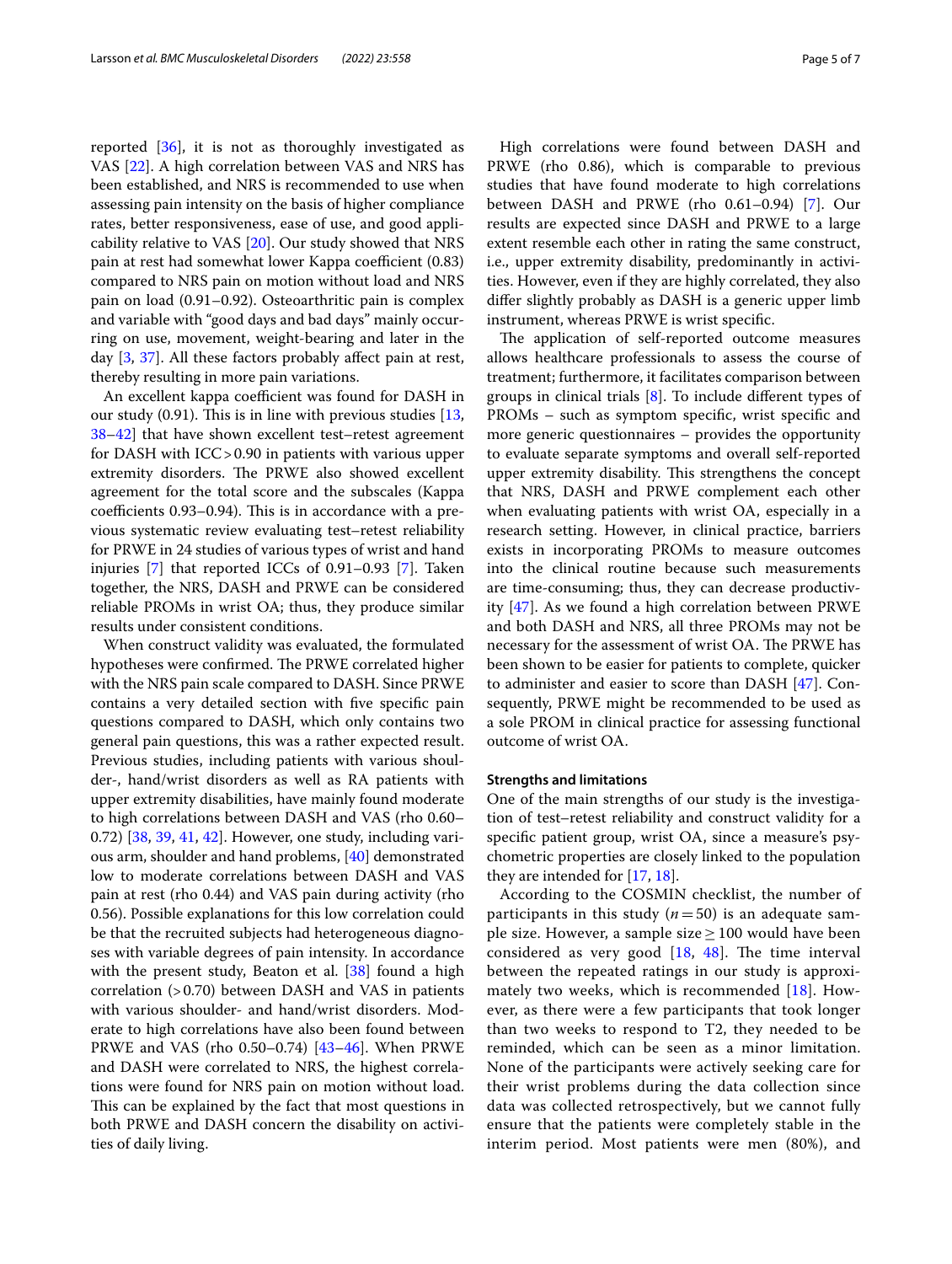SLAC wrist was the most represented diagnosis (76%). This is characteristic of patients with wrist OA  $[4, 49]$  $[4, 49]$  $[4, 49]$ , but it can limit the generalization to the whole wrist OA population.

This study provides novel data on the psychometric properties of three important PROMs used to assess perceived symptoms and disabilities in patients with wrist OA, which can improve the evaluation of diferent treatments for this group of patients. The recommended sole use of PRWE could also increase the use of PROMs in clinical practice. For future research, it would also be valuable to evaluate the responsiveness of these PROMs in patients with wrist OA.

# **Conclusions**

The NRS, DASH and PRWE demonstrate excellent test–retest reliability and moderate to high construct validity in patients with wrist OA. These PROMs are highly related, but they also differ. Therefore, they complement each other in ensuring a comprehensive evaluation of perceived disability in wrist OA. As PRWE showed the highest test–retest reliability and the highest relation to the other PROMs, the sole use of the PRWE can be recommended in clinical practice.

#### **Abbreviations**

OA: Osteoarthritis; ROM: Range of Motion; PROM: Patient-Reported Outcome Measure; NRS: Numeric Rating Scale; VAS: Visual Analogue Scale; DASH: Disabilities of the Arm, Shoulder and Hand; PRWE: Patient-Rated Wrist Evaluation; CMC: Carpometacarpal; T1: Test occasion 1; T2: Test occasion 2; COSMIN: COnsensus-based Standards for the selection of health Measurement INstruments; SLAC: Scapholunate Advanced Collapse; SNAC: Scaphoid Non-union Advanced Collapse; ICC: Intraclass Correlation Coefficient; IQR: Interquartile Range; CI: Confdence Interval; SD: Standard Deviation.

#### **Acknowledgements**

The authors are grateful to the individuals who volunteered to participate.

#### **Authors' contributions**

SL, EB and EE contributed to the design of the study and SL and EE drafted the manuscript. All authors participated in the interpretation of the results and revised the manuscript. All authors have read and approved the fnal manuscript. In addition, SL collected the data and performed the statistical analysis together with EE and EB evaluated the radiographs.

#### **Funding**

Open access funding provided by Lund University. The study was supported by grants from Lund University and Skåne University Hospital and by governmental funding of clinical research within the NHS (National Health Services).

#### **Availability of data and materials**

The datasets generated and/or analysed during the current study are not publicly available but available from corresponding author on reasonable request. Public access to data is restricted by the Swedish government (Public Access to Information and Secrecy Act; [https://www.government.se/information](https://www.government.se/information-material/2009/09/public-access-to-information-and-secrecy-act/)[material/2009/09/public-access-to-information-and-secrecy-act/](https://www.government.se/information-material/2009/09/public-access-to-information-and-secrecy-act/)). However, data may be available for researchers upon special review and includes approval of the research project by both an Ethics Committee at national level and governmental data safety committees.

#### **Declarations**

#### **Ethics approval and consent to participate**

The study was performed in accordance with the ethical guidelines stated in the Declaration of Helsinki and approved by the Swedish Ethical Review Authority (Dnr 2019–02437). Prior to inclusion, information about the purpose of the study was provided, and each person gave their written informed consent to participate.

#### **Consent for publication**

Not applicable.

#### **Competing interests**

The authors declare that they have no competing interests.

#### **Author details**

<sup>1</sup> Department of Hand Surgery, Skåne University Hospital, Jan Waldenströms gata 5, Malmö SE-205 02, Sweden. <sup>2</sup> Department of Translational Medicine - Hand Surgery, Skåne University Hospital, Jan Waldenströms gata 5, 205 03 Malmö, Sweden. <sup>3</sup> Department of Biomedical and Clinical Sciences, Linköping University, Linköping, Sweden. <sup>4</sup> Department of Hand Surgery, Institute of Clinical Sciences, Sahlgrenska University Hospital, Sahlgrenska Academy, University of Gothenburg, Gothenburg, Sweden.<sup>5</sup> Department of Health Sciences, Lund University, Lund, Sweden.

Received: 7 April 2022 Accepted: 1 June 2022 Published online: 09 June 2022

#### **References**

- <span id="page-5-0"></span>1. Weiss AP. Osteoarthritis of the wrist. Instr Course Lect. 2004;53:31–40.
- <span id="page-5-1"></span>2. Laulan J, Marteau E, Bacle G. Wrist osteoarthritis. Orthop Traumatol Surg Res. 2015;101(1 Suppl):S1-9.
- <span id="page-5-2"></span>3. Larsson S, Carlsson IK, Rosberg HE, Björkman A, Brogren E. Patients' experiences before and after total wrist fusion or total wrist arthroplasty: A qualitative study of patients with wrist osteoarthritis. J Hand Ther. 2022;35(1):41–50.
- <span id="page-5-3"></span>4. Kozin SH, Michlovitz SL. Traumatic arthritis and osteoarthritis of the wrist. J Hand Ther. 2000;13(2):124–35.
- <span id="page-5-4"></span>5. Gagnier JJ. Patient reported outcomes in orthopaedics. J Orthop Res. 2017;35(10):2098–108.
- <span id="page-5-5"></span>6. Makhni EC. Meaningful clinical applications of patient-reported outcome measures in orthopaedics. J Bone Joint Surg Am. 2021;103(1):84–91.
- <span id="page-5-6"></span>7. Shafee E, MacDermid J, Farzad M, Karbalaei M. A systematic review and meta-analysis of Patient-Rated Wrist (and Hand) Evaluation (PRWE/ PRWHE) measurement properties, translation, and/ or cross-cultural adaptation. Disabil Rehabil. 2021:1–15. online ahead of print
- <span id="page-5-8"></span>8. McPhail SM, Bagraith KS, Schippers M, Wells PJ, Hatton A. Use of condition-specifc patient-reported outcome measures in clinical trials among patients with wrist osteoarthritis: a systematic review. Adv Orthop. 2012;2012: 273421.
- 9. Visser AW, Boyesen P, Haugen IK, Schoones JW, van der Heijde DM, Rosendaal FR, et al. Instruments measuring pain, physical function, or patient's global assessment in hand osteoarthritis: a systematic literature search. J Rheumatol. 2015;42(11):2118–34.
- <span id="page-5-7"></span>10. Stjernberg-Salmela S, Karjalainen T, Juurakko J, Toivonen P, Waris E, Taimela S, et al. Minimal important diference and patient acceptable symptom state for the Numerical Rating Scale (NRS) for pain and the Patient-Rated Wrist/Hand Evaluation (PRWHE) for patients with osteoarthritis at the base of thumb. BMC Med Res Methodol. 2022;22(1):127.
- <span id="page-5-9"></span>11. Hudak PL, Amadio PC, Bombardier C. Development of an upper extremity outcome measure: the DASH (disabilities of the arm, shoulder and hand) [corrected]. The Upper Extremity Collaborative Group (UECG). Am J Ind Med. 1996;29(6):602–8.
- <span id="page-5-11"></span>12. De Smet L. The DASH questionnaire and score in the evaluation of hand and wrist disorders. Acta Orthop Belg. 2008;74(5):575–81.
- <span id="page-5-10"></span>13. Atroshi I, Gummesson C, Andersson B, Dahlgren E, Johansson A. The disabilities of the arm, shoulder and hand (DASH) outcome questionnaire: